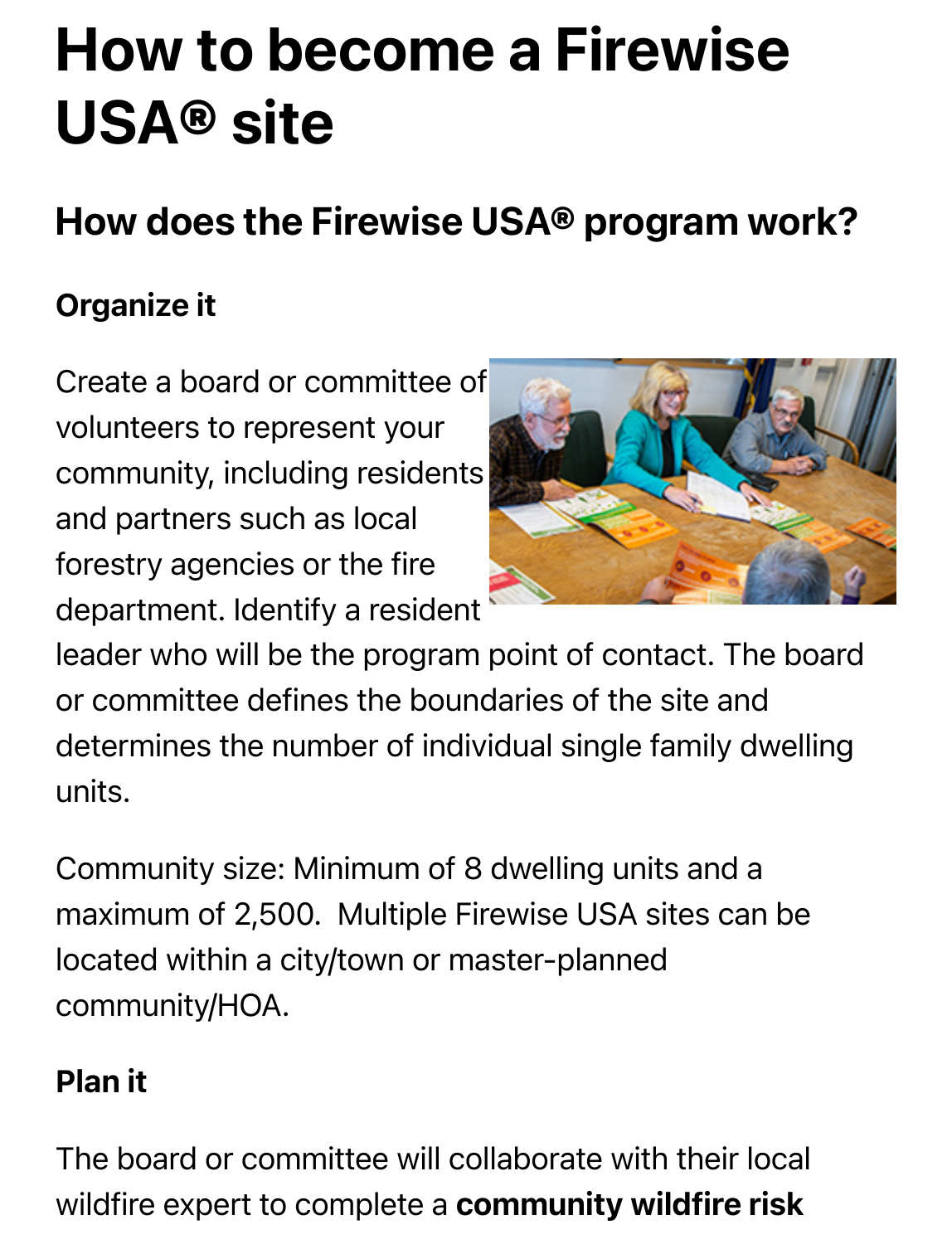**assessment.** The assessment should be a community-wide view that identifies areas of successful wildfire risk reduction and areas where improvements could be made. Emphasis should be on the general conditions of homes and related home ignition zones. The assessment is a living document and [needs to be updated at a minimum every 5 years.](https://www.nfpa.org/Public-Education/Fire-causes-and-risks/Wildfire/Firewise-USA/Become-a-Firewise-USA-site/Contact-your-state-liaison) 



- Contact your state liaison to learn more about the requirements and ho[w to get started](https://www.nfpa.org/-/media/Files/Firewise/Get-started/FirewiseCommAssess.ashx)
- Some states use the **Firewise USA template.** (PDF)
- [Online training Community Wildfire Risk Assessment](https://www.nfpa.org/Public-Education/Fire-causes-and-risks/Wildfire/Firewise-USA/Online-learning-opportunities/Community-Wildfire-Risk-Assessment-Tutorial)  $\bullet$ **Tutorial**

The board/committee will use the risk assessment to create a three-year action plan, broken down by year, that identifies and prioritizes actions to reduce ignition risk to homes. These can include communitywide investments along with suggested homeowner actions and education activities that participants will strive to complete annually, or over a period of multiple years. This document is required to be updated at least every three years. As circumstances change (e.g., completing activities, experiencing a fire or a natural disaster, new construction in community, etc.), the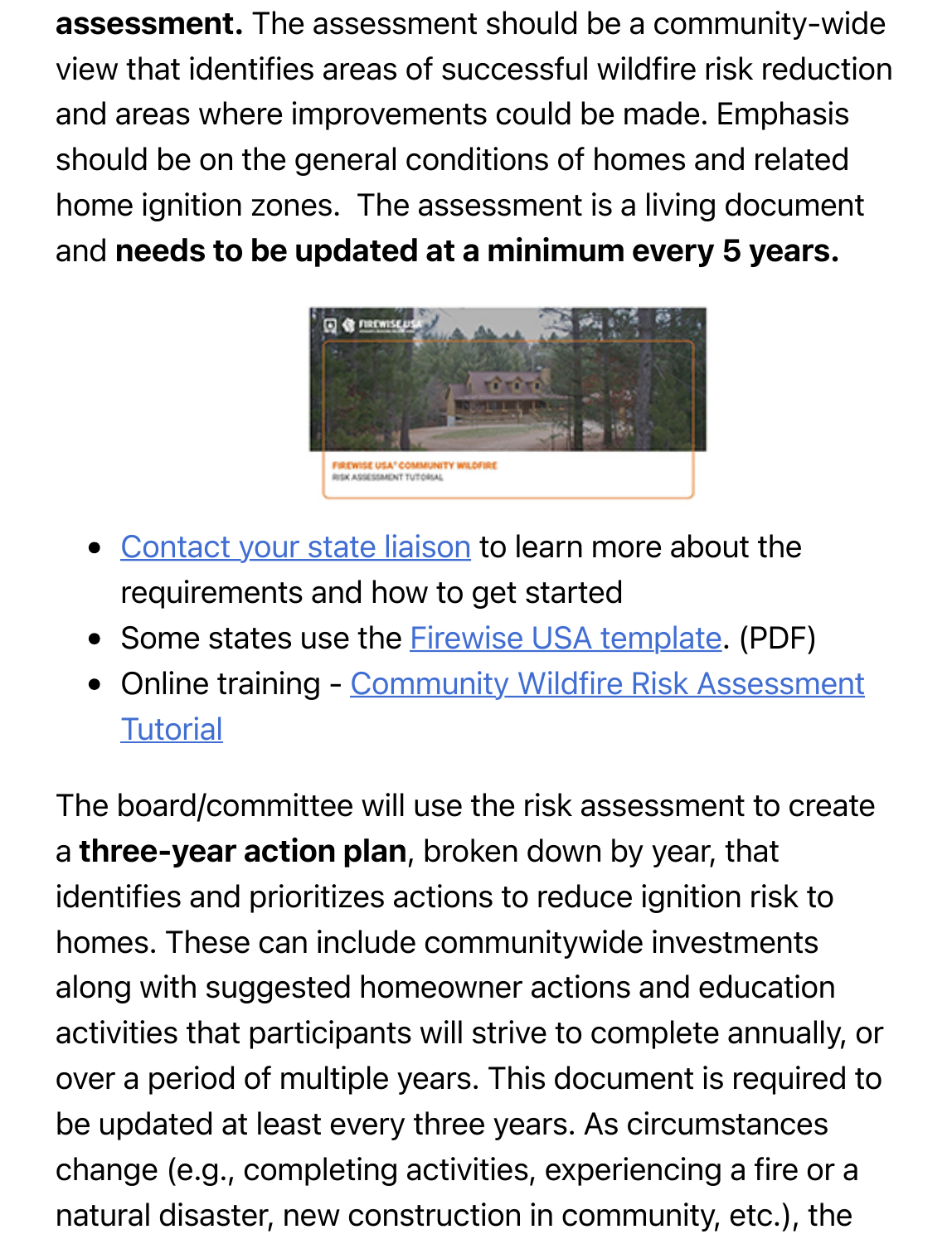action plan may need to be updated more frequently

#### Do it

Each year, neighbors complete educational and risk reduction actions identified in the plan. These go towards your site's ann[ual reporting eff](https://www.nfpa.org/-/media/Files/Firewise/Get-started/FirewiseTimeExpenseInvestmentExamples.ashx)orts.



- Find examples (PDF) of activities that count towards your inv[estment.](https://www.nfpa.org/-/media/Files/Firewise/Get-started/FirewiseVolunteerHourlyWorksheet.ashx)
- Use our volunteer hourly worksheet (PDF) to collect information from residents in your community

At a minimum, each site is required to annually invest the equivalent of one volunteer hour per dwelling unit in wildfire risk reduction actions. If your site has identified 100 homes [within its boundary, than 100 hours of work or the mo](https://independentsector.org/value-of-volunteer-time-2018/)netary equivalent, based on the independent sector value of volunteer time, need to be completed for that year.

#### Tell us about it

When the above criteria have been met, the Resident Leader applies for recognition through the Firewise® Portal (portal.firewise.org), describing educational and mitigation work in the site. Each year, sites renew their status by reporting their activity.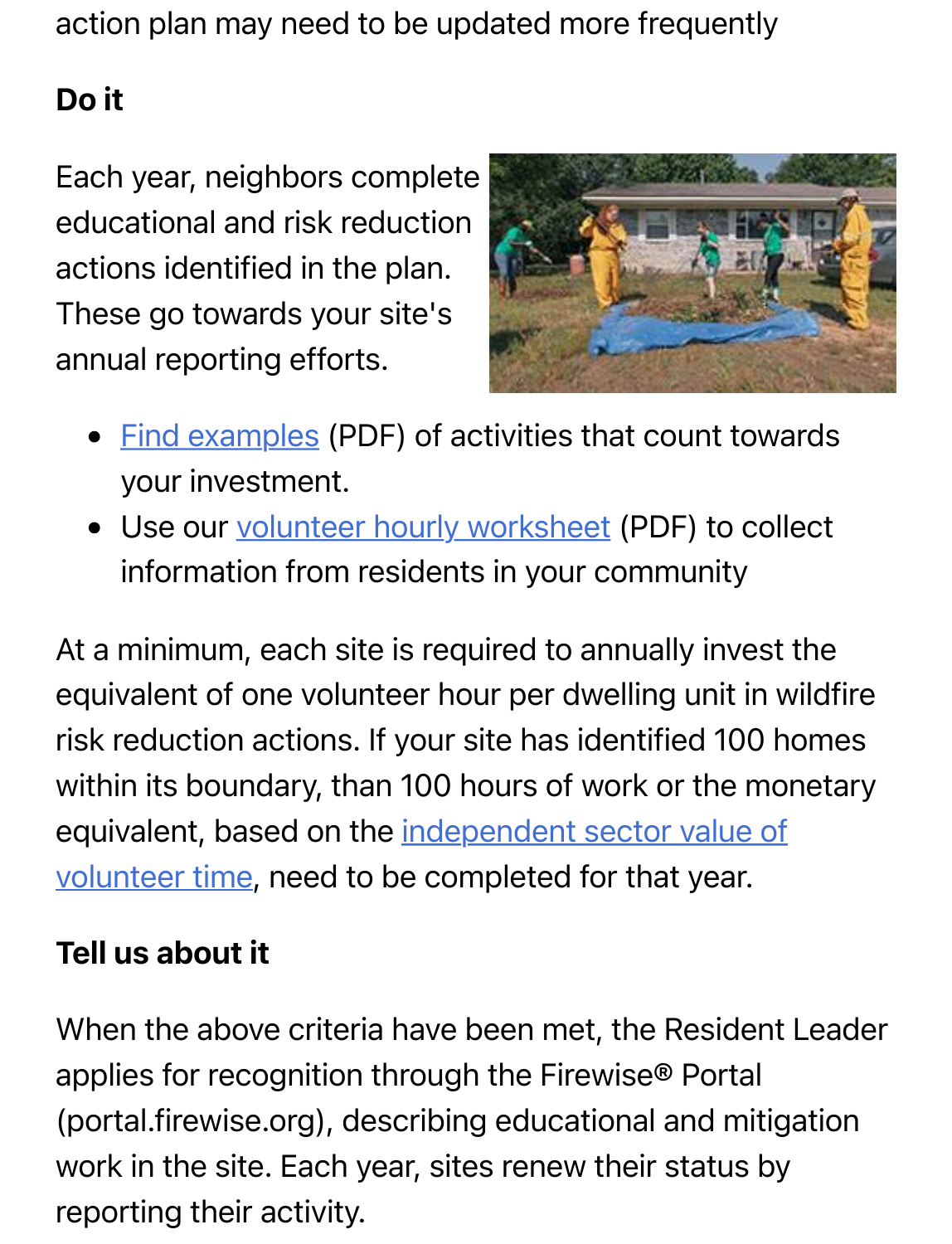Please note: Individual states can request additional application requirements.

# Start your application now!



### Firewise USA® program management portal

[Login to the portal to start your application.](https://portal.firewise.org/user/login)

Apply now!

#### What happens next?

State liaisons will approve applications, with final processing completed by the NFPA.



### [Number of active Firew](https://www.nfpa.org/Public-Education/Fire-causes-and-risks/Wildfire/Firewise-USA/Firewise-USA-Resources/Firewise-USA-sites)ise USA® sites by state

Reference our interactive map to see all active Firewise USA® sites.

Questions? Contact the Firewise<sup>®</sup> team.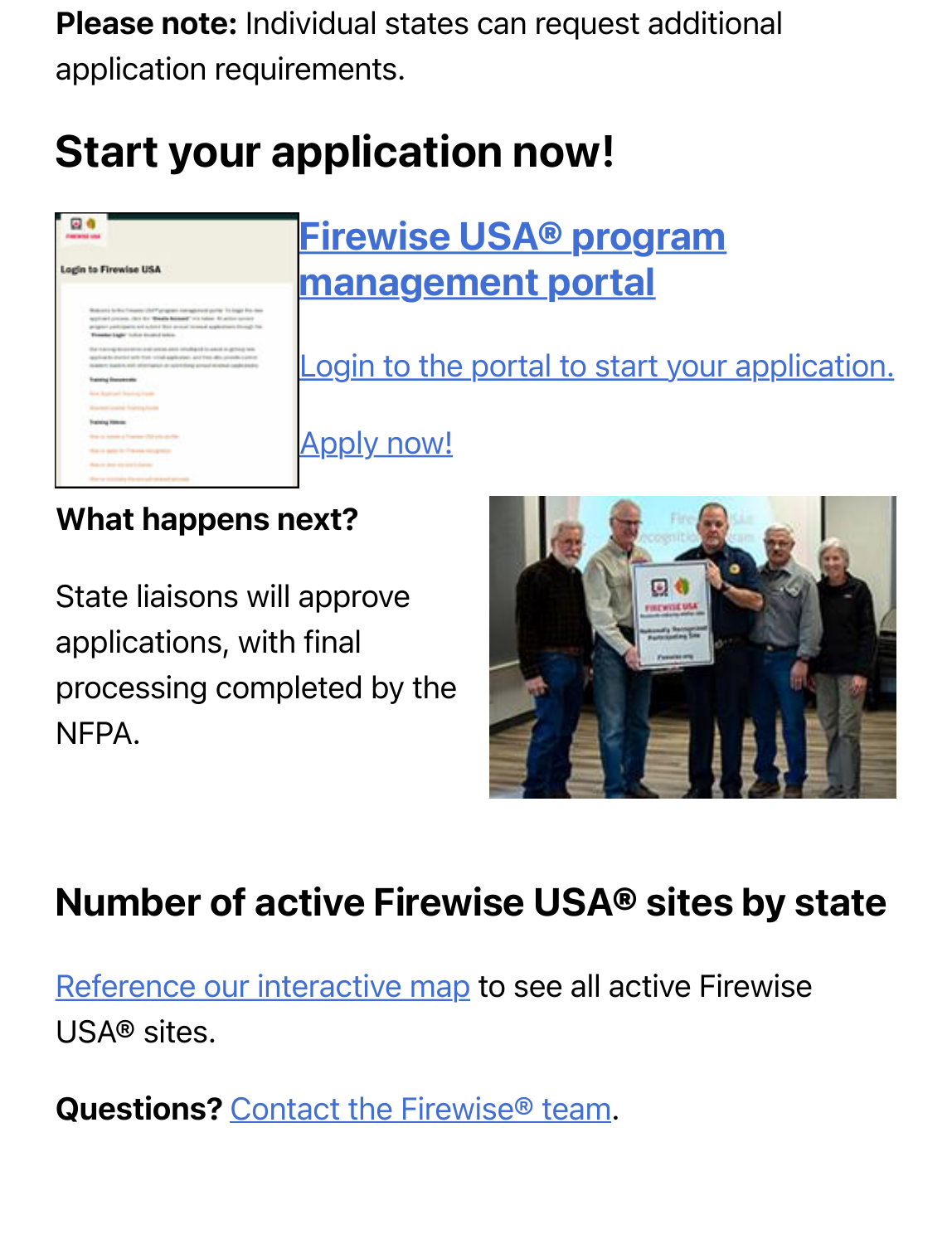The national Firewise USA® recognition program provides a collaborative framework to help neighbors in a geographic area get organized, find direction, and take action to increase the ignition resistance of their homes and community and to reduce wildfire risks at the local level. Any community that meets a set of voluntary criteria on an annual basis and retains an "In Good Standing Status" may identify itself as being a Firewise® Site.

The Firewise USA® program is administered by NFPA® and is co-sponsored by the USDA Forest Service and the National Association of State Foresters. While the NFPA® administers this program, individuals and communities participate on a voluntary basis. The NFPA® disclaims liability for any personal injury, property, or other damages of any nature whatsoever, whether special, indirect, consequential or compensatory, directly or indirectly resulting from participation in the Firewise USA® program. The NFPA® also makes no guaranty or warranty as to the accuracy or completeness of program guidance.

As administrators of this national program, the NFPA® may use the information provided by communities in a variety of ways, including research, to obtain risk reduction success [stories, and to provide value-added benefits to participants](https://www.nfpa.org/privacypolicy) through its work with private sector entities. Please see our Privacy Policy for additional information.